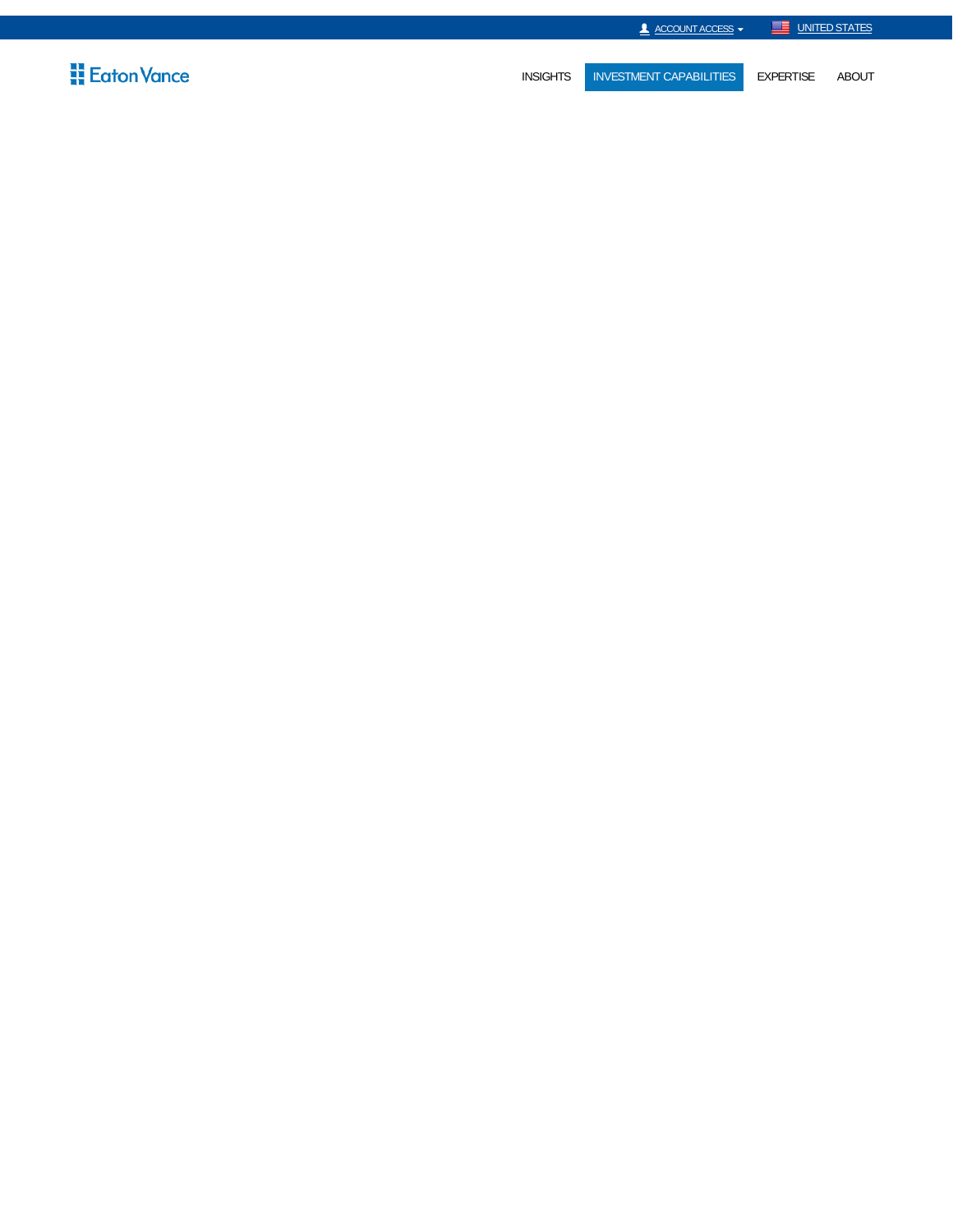# Investment Capabilities

We bring institutional clients seasoned experience in fundamental bottom-up and top-down investing, global macro investing, rules-based and responsible/ESG investing.

# FIXED INCOME

Active management, in-depth fundamental research and downside risk management are at the core of our fixedincome approach. Specialized sector teams calibrate risk and reward as we strive to meet the unique objectives of each institutional client.

## INCOME | MARKETS AND ECONOMY Fed raises rates, but sparks broad market rally by ruling out 75-bps hikes

May 5, 2022



Eric Stein, CFA Chief Investment Officer Fixed Income Eaton Vance Management

### INCOME | MARKETS AND ECONOMY Quarterly Income Outlook - April 2022

April 29, 2022



Eric Stein, CFA Chief Investment Officer Fixed Income Eaton Vance Management

#### **Strategies**

EATON VANCE Cash Management Strategy Core Bond Strategy Emerging Markets Debt Hard Currency Short **Duration Strategy** Emerging Markets Debt Hard Currency Strategy Emerging Markets Debt Opportunities Strategy Emerging Markets Local Income Strategy Floating-Rate Loan Strategy Global High Yield Strategy High Yield Strategy Intermediate Core Bond Strategy Multi-Asset Credit Strategy Preferred Security Strategy Short Duration Management Strategy Taxable Municipal Bond Strategy

#### CALVERT

Calvert Bond Strategy Calvert Floating-Rate Advantage Strategy Calvert Green Bond Strategy Calvert High Yield Bond Strategy Calvert Short Duration Bond Strategy Calvert Ultra-Short Duration Bond Strategy

#### PARAMETRIC

**Parametric Municipal Bond Strategies** Parametric TABS Municipals Institutional - Long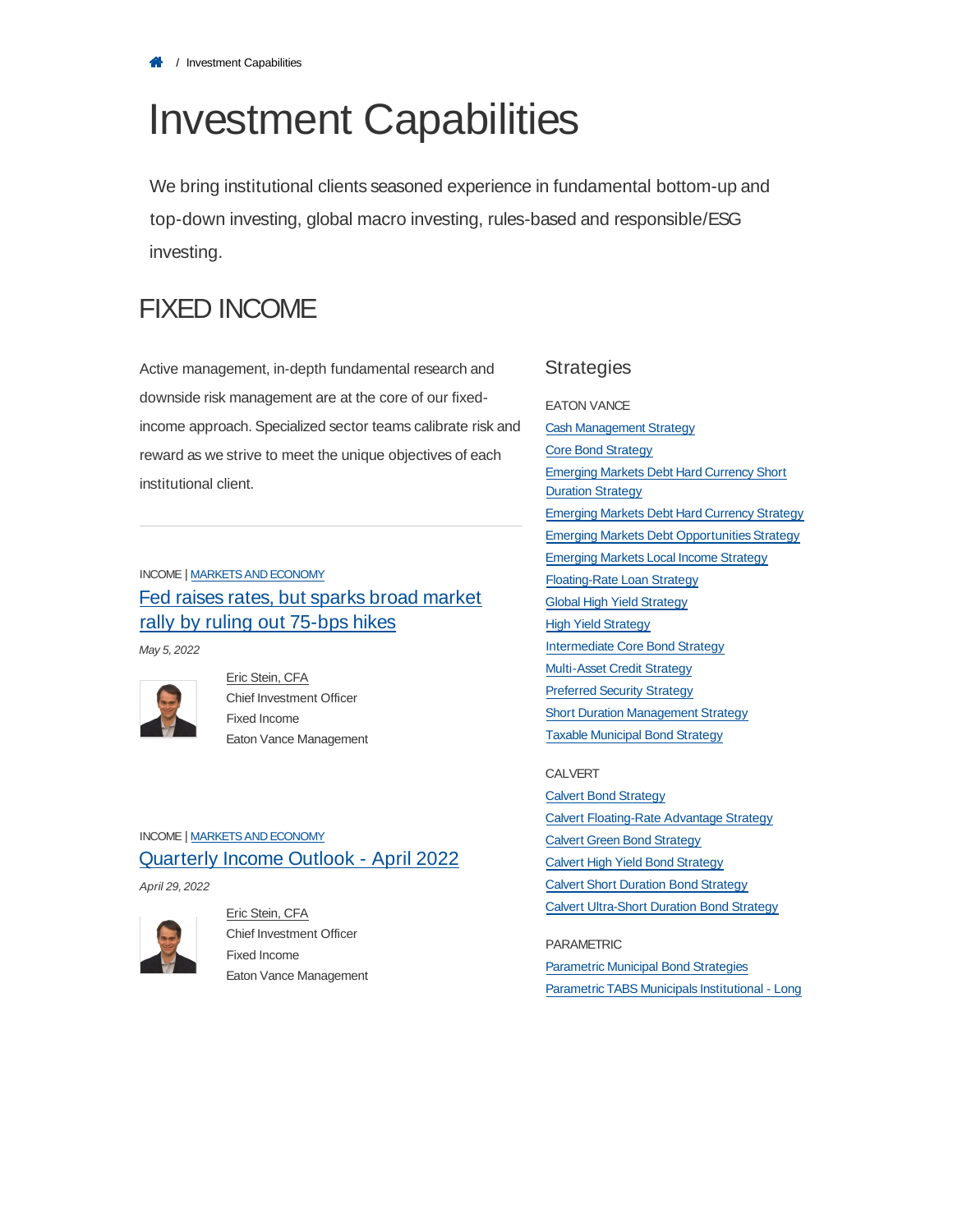# **EQUITY**

We offer actively managed U.S., international and global equity strategies that include top-down and bottom-up approaches for a full range of market capitalization and investment styles. Our equity approach is centered on pursuing risk-adjusted long-term performance to help institutions meet their objectives.

#### **EQUITIES**

# Value Investors May Find Opportunities among Generational Shifts

April 26, 2022



Aaron Dunn, CFA Co-Director of Value Equity Portfolio Manager Eaton Vance Equity



Bradley Galko, CFA Co-Director of Value Equity Portfolio Manager Eaton Vance Equity

### EQUITIES | GLOBAL INVESTING 2022 Outlook: Global Environment Favors Quality Stocks in Non-U.S. Markets

January 18, 2022



#### Christopher M. Dyer, CFA Director of Global Equity Portfolio Manager Eaton Vance Equity

Ian Kirwan



### Global Equity Analyst Eaton Vance Advisers International Ltd.

### **Strategies**

#### EATON VANCE

Focused Growth Opportunities Strategy Focused Value Opportunities Strategy **Global Small-Cap Equity Strategy** International Small-Cap Strategy Large-Cap Growth Strategy Large-Cap Value Strategy Small/Mid-Cap Equity Strategy U.S. Small-Cap Equity Strategy

#### CALVERT

Calvert Balanced Strategy Calvert Developed MarketsEx-U.S. Responsible Index Strategy Calvert International Equity Strategy Calvert International Small/Mid-Cap Strategy Calvert US Large Cap Growth Responsible Index Strategy Calvert US Large-Cap Core Responsible Index **Strategy** Calvert US Large-Cap Value Responsible Index **Strategy** Calvert US Mid-Cap Core Responsible Index **Strategy** Calvert US Small-Cap Strategy

#### PARAMETRIC

Parametric Emerging Markets Core Strategy Parametric Emerging Markets Strategy Parametric Global Defensive Equity Strategy Parametric International Equity Strategy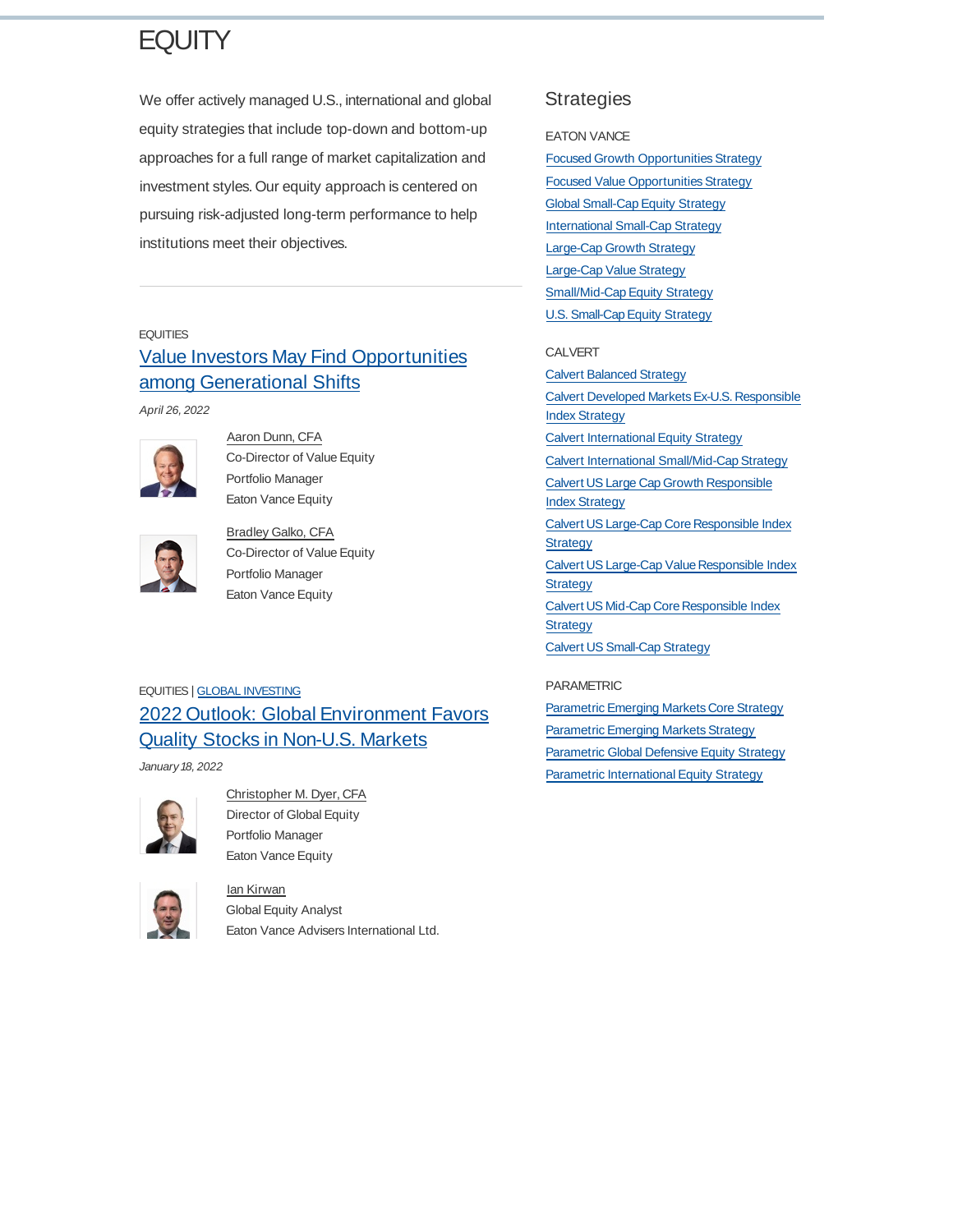# **ALTERNATIVES**

Alternatives can play a powerful role in institutional portfolios as they offer the potential to enhance diversification, lower portfolio volatility, provide incremental income and improve risk-adjusted performance. We offer absolute return strategies, a commodity strategy and option overlay strategies.

### Strategies

EATON VANCE

Global Macro Absolute Return Advantage **Strategy** Global Macro Absolute Return Strategy

PARAMETRIC

**Parametric Commodity Strategy** Parametric DeltaShift Strategy Parametric Risk Advisors Option Absolute Return Strategy